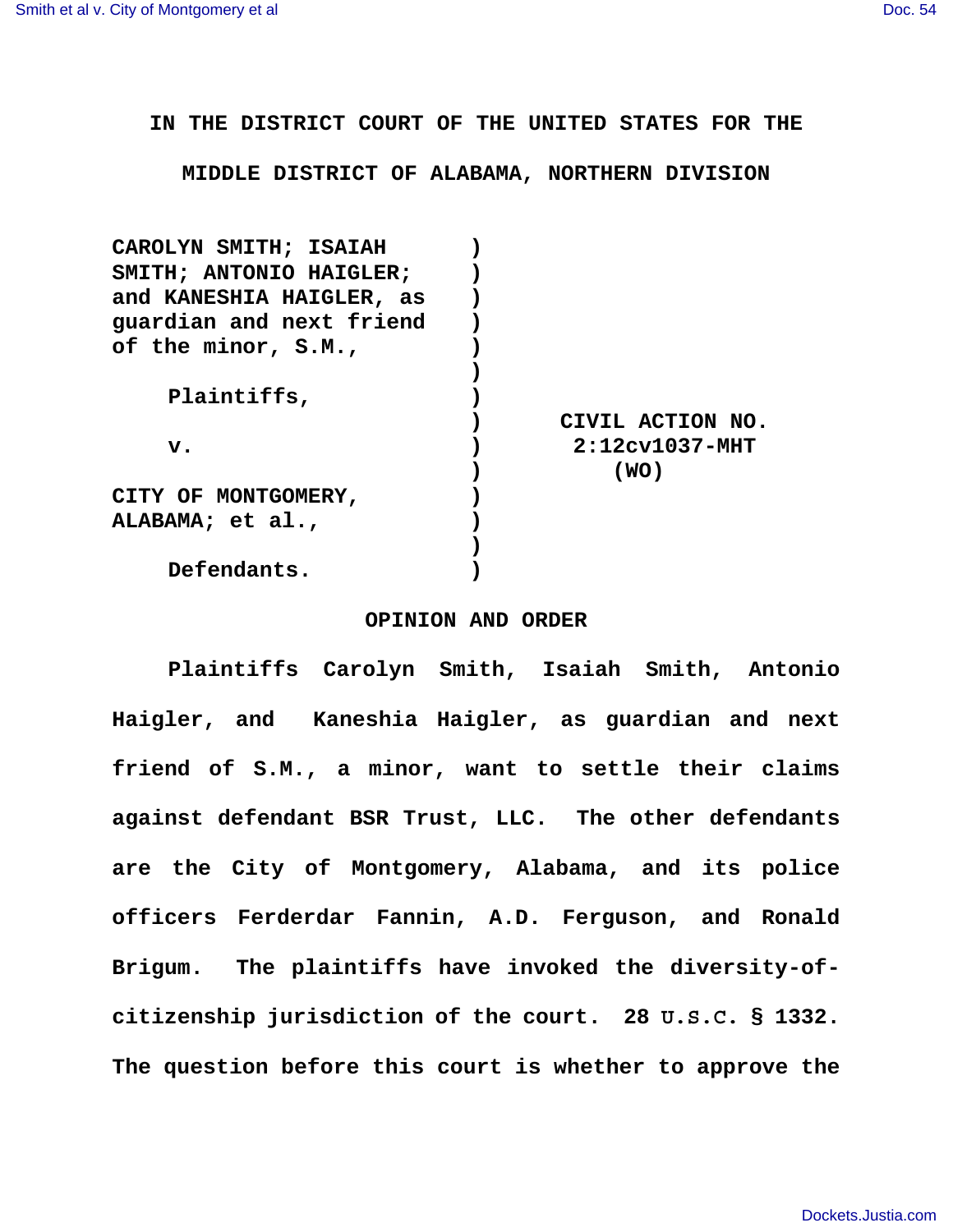**settlement as to S.M., who is currently nine years old. Based on the pleadings and the representations made to court, the court will approve the settlement of S.M.'s claims against BSR Trust.**

**Alabama law requires that a court hold a fairness hearing before a minor plaintiff's case may be settled. Largo v. Hayes By and Through Nesbitt, 534 So.2d 1101, 1105 (Ala. 1988). This is a rule of substantive law, which must be applied by federal courts sitting in diversity. Burke v. Smith, 252 F.3d 1260, 1266 (11th Cir. 2001)**

**In order for the settlement to be binding on the minor, the hearing must involve "'examination or investigation into the facts.'" Abernathy v. Colbert Cnty. Hosp. Bd., 388 So. 2d 1207, 1209 (Ala. 1980) (quoting 42 Am.Jur.2d Infants § 47 (1978)).**

**This case arises from an incident on April 14, 2012, at an apartment complex owned and operated by BSR Trust where plaintiffs Carolyn Smith, Isaiah Smith and Antonio**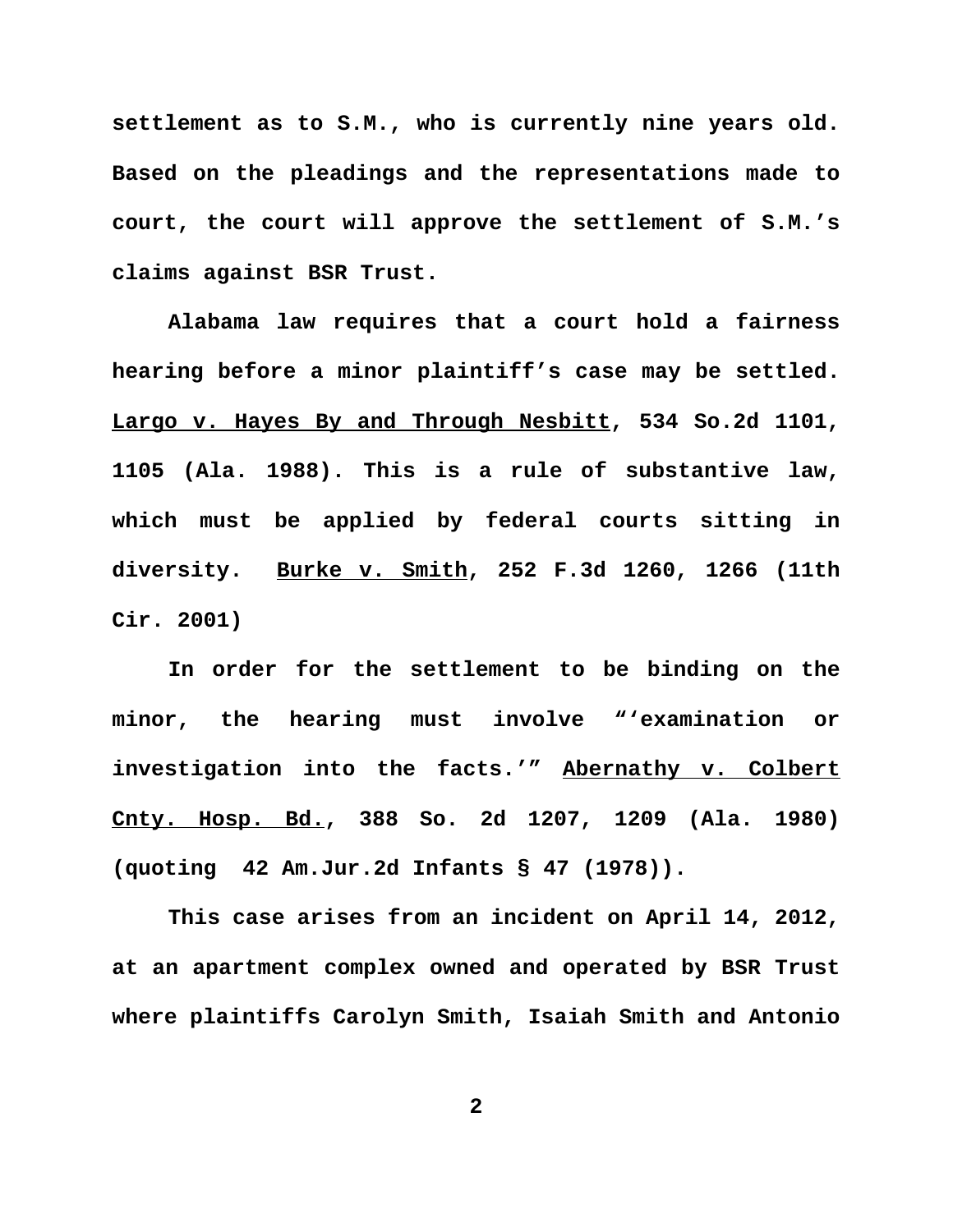**Haigler were attending a party. Several Montgomery police officers went to the apartment where the party was being held, including Officer Fannin. Some of the officers confronted the Smiths and Antonio Haigler. These plaintiffs allege that Fannin used unreasonable and excessive force to confront, subdue and arrest them. S.M. alleges that Fannin sprayed pepper spray toward a crowd and sprayed her. S.M. further alleges this caused her to suffer physical discomfort, pain and suffering, mental anguish, and loss of personal dignity.**

**S.M. and the other plaintiffs allege that BSR Trust is liable for negligent and wanton hiring, retention and supervision of Officer Fannin. In particular, S.M. charges that BSR Trust should be liable for Fannin's actions because Fannin had a history of demonstrated violent tendencies and BSR Trust nevertheless chose to hire him. BSR Trust denies these allegations, including the allegation that it employed Fannin or had knowledge of any violent tendencies.**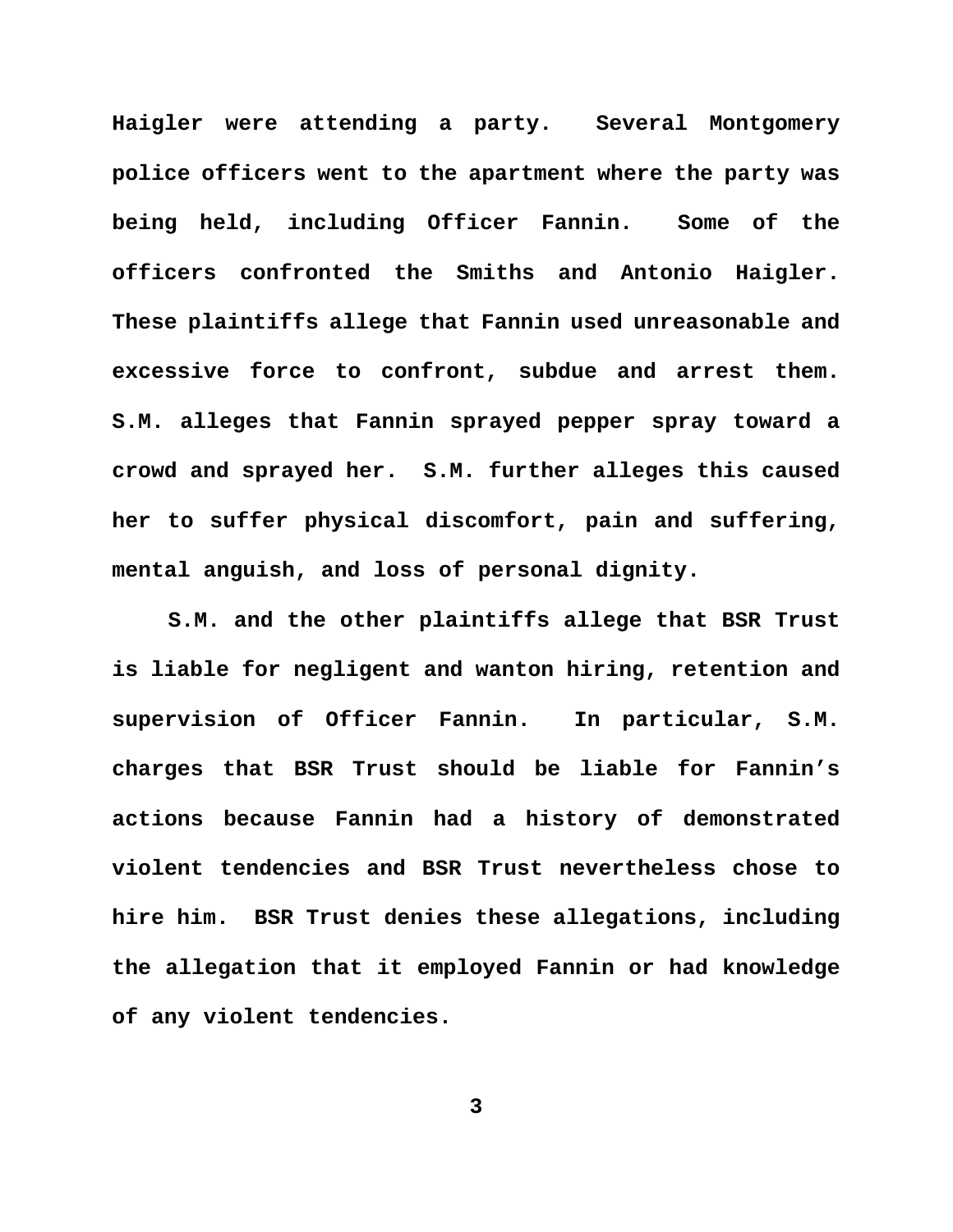**On September 6, 2013, the parties notified the court of a settlement of all plaintiffs' claims against BSR Trust. The plaintiffs and BSR Trust agreed to settle their claims for a total of \$ 2,500, with each plaintiff to receive \$ 400 and with the remaining \$ 900 paid to plaintiffs' original counsel, Mark Overall, for attorney's fees. Overall's retainer provided for a contingency fee at the rate of 33 1/3 % (which would be \$ 833.33 here), plus costs.** 

**On October 17, 2013, the court conducted an on-therecord fairness hearing to determine whether to approve the settlement agreement between BSR Trust and S.M. In attendance were counsel for BSR Trust and newly retained counsel for S.M. Also present was S.M.'s mother.**

**The court has reviewed the pleadings in this case, heard a detailed oral explanation of the positions of all parties in open court, and is sufficiently familiar with the background surrounding this action, including the nature of the claims of liability and the various**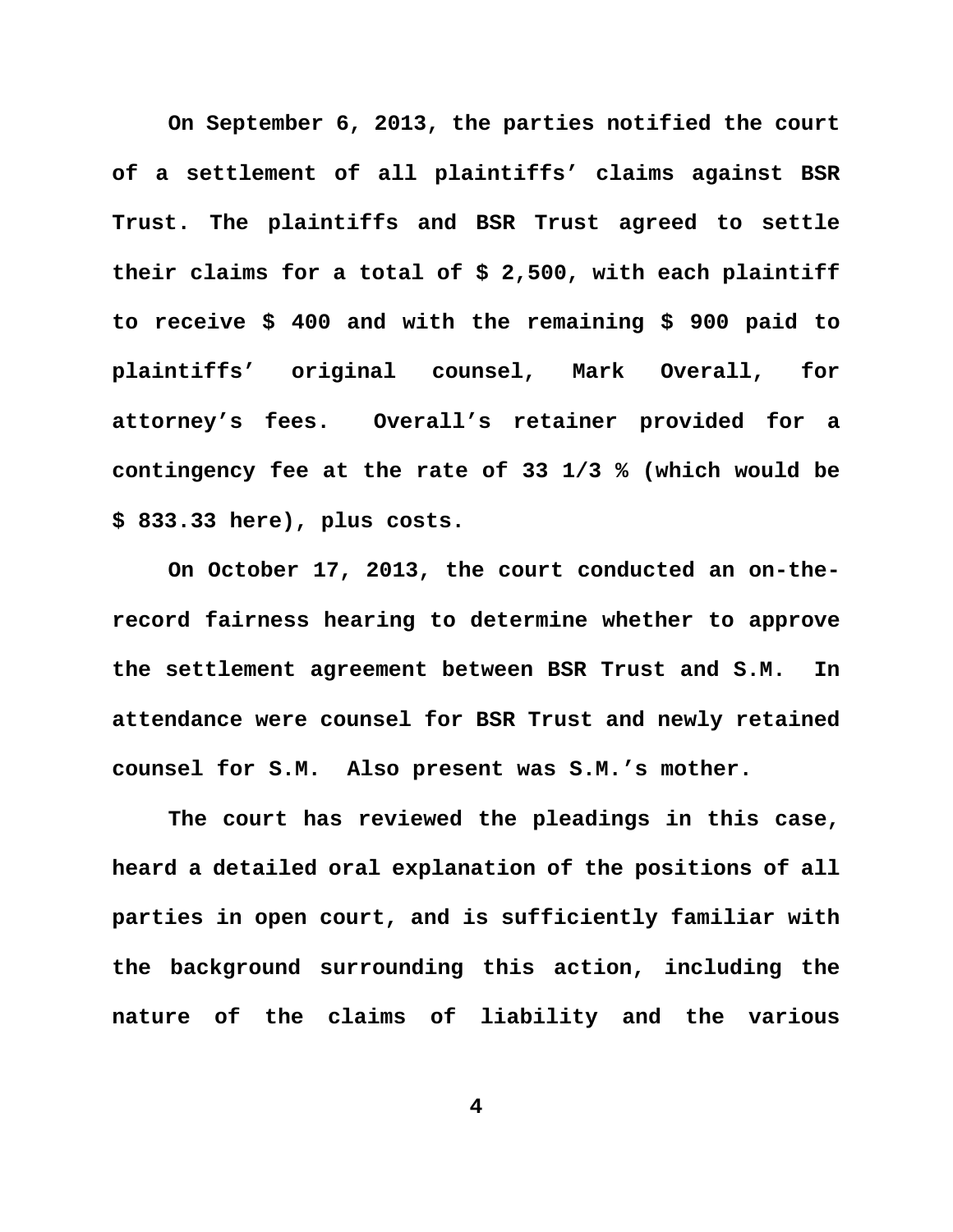**defenses raised by all defendants, including BSR Trust. The court finds that there are factual questions surrounding liability and the appropriate amount of damages, so as to create substantial issues as to whether the plaintiffs, including S.M., could recover against BSR Trust for the alleged actions of Officer Fannin and, if so, in what amount.** 

**The court also heard from S.M.'s mother, who stated that she believed the settlement is fair and in S.M.'s best interests, particularly in light of the uncertainty of liability on the part of BSR Trust.**

**Nevertheless, at the hearing, several aspects of the settlement came to light that troubled the court. BSR Trust disbursed the settlement funds and Overall collected his attorney's fees before the court was even notified of the settlement. This put the court in the difficult position of evaluating a fait accompli--the money was already spent and the attorney's fees already taken out of the total settlement. The duty to seek court**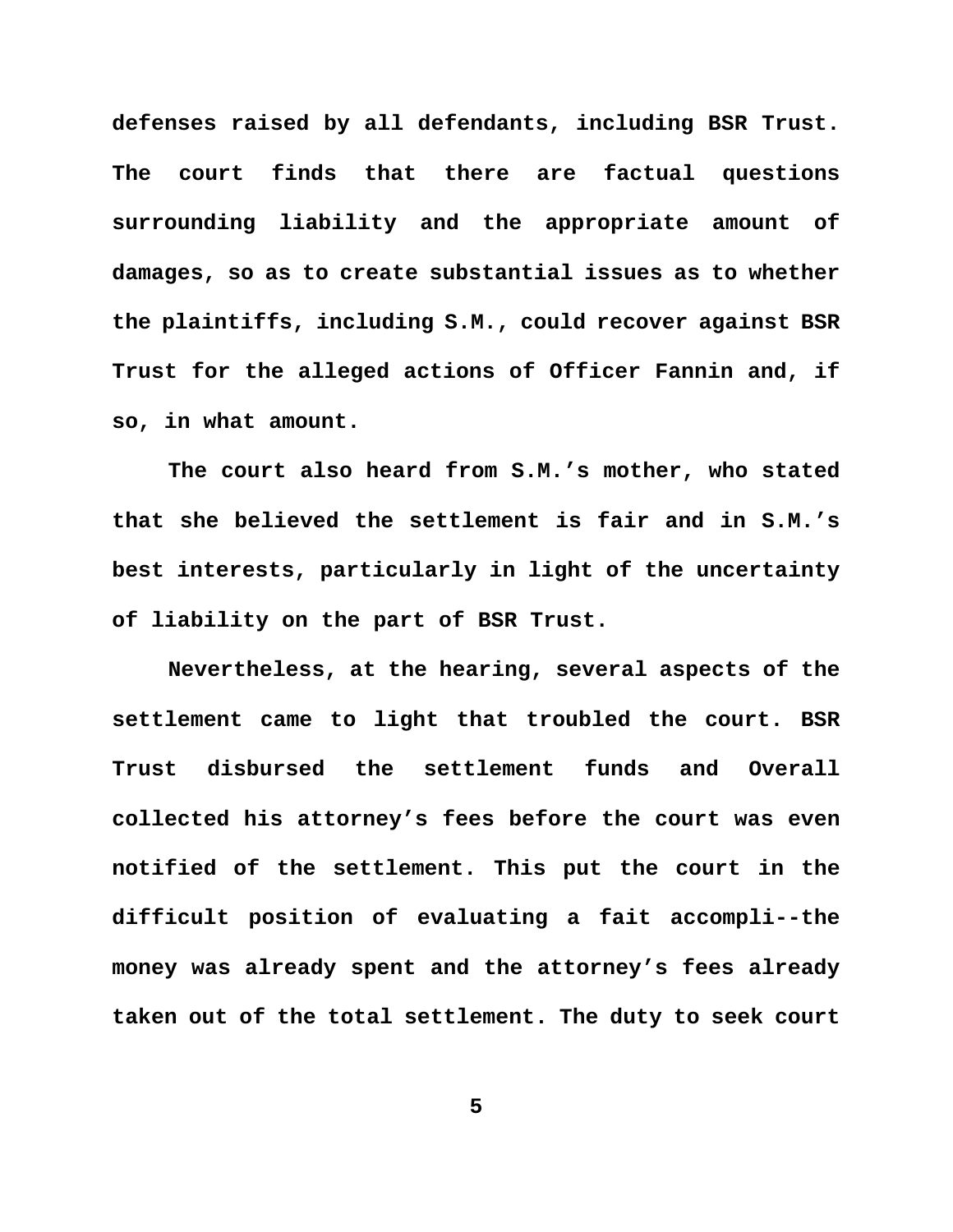**approval for a minor plaintiff's settlement falls on both parties. In fact, it is in the defendant's interest to ensure that proper procedures are followed. The consequence of an unapproved settlement is that the settlement is not binding on the minor plaintiff; she can bring the claims again in another suit.**

**Despite these deeply troubling procedural flaws, the court is satisfied, based on the representations of counsel at the hearing and the testimony of S.M.'s mother, that the terms and provisions of this settlement are understood and agreed to by all parties. Based on the record and testimony before this court, as set forth in this order, the court finds that all the terms of the proposed settlement are in the best interests of the minor child and are fair, just, and reasonable under the circumstances involved in this case.** 

**\*\*\***